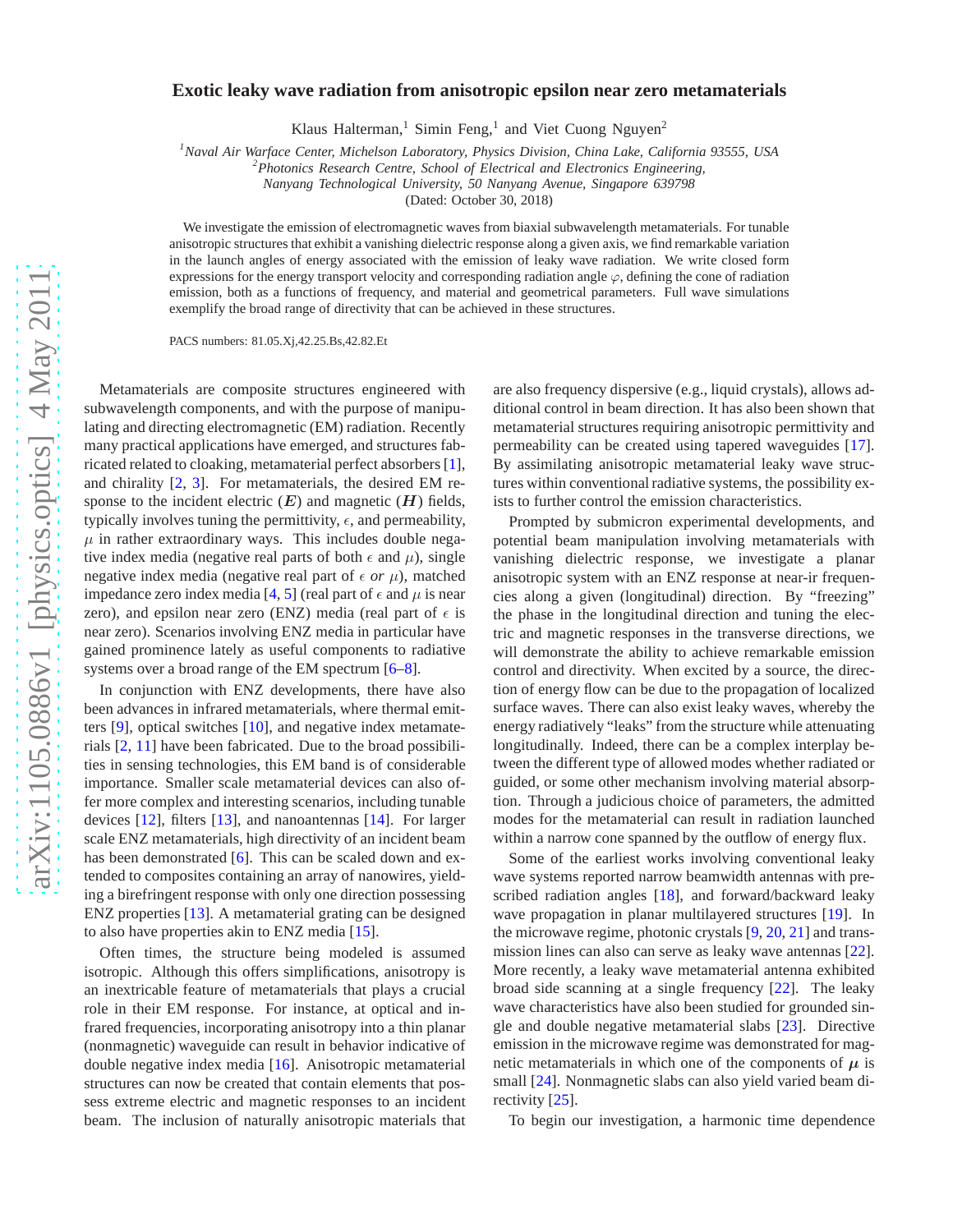$\exp(-i\omega t)$  for the TM fields is assumed. The planar structure contains a central biaxial anisotropic metamaterial of width 2d sandwiched between the bulk superstrate and substrate, each of which can in general be anisotropic. The material in each region is assumed linear with a biaxial permittivity tensor,  $\epsilon_i = \epsilon_i^{xx} \hat{\mathbf{x}} \hat{\mathbf{x}} + \epsilon_i^{yy} \hat{\mathbf{y}} \hat{\mathbf{y}} + \epsilon_i^{zz} \hat{\mathbf{z}} \hat{\mathbf{z}}$ . Similarly, the biaxial magnetic response is represented via  $\mu_i = \mu_i^{xx} \hat{\mathbf{x}} \hat{\mathbf{x}} + \hat{\mathbf{x}} \hat{\mathbf{x}}$  $\mu_i^{yy} \hat{\mathbf{y}} \hat{\mathbf{y}} + \mu_i^{zz} \hat{\mathbf{z}} \hat{\mathbf{z}}$ . The translational invariance in the y and z directions allows the magnetic field in the *i*th layer,  $H_i$ , to be written  $\mathbf{H}_i = \hat{\mathbf{y}} h_i^y(x) e^{i(\gamma z - \omega t)}$ , and the electric field as  $\mathbf{E}_i = [\hat{\boldsymbol{x}} e_i^x(x) + \hat{\boldsymbol{z}} e_i^z(x)] e^{i(\gamma z - \omega t)}$ . Here,  $\gamma \equiv \beta + i\alpha$  is the complex longitudinal propagation constant. We focus on wave propagation occurring in the positive  $x$  direction, and nonnegative  $\beta$  and  $\alpha$ . Upon matching the tangential E and  $H$  fields at the boundary, we arrive at the general dispersion equation that governs the allowed modes for this structure,

$$
\epsilon_2^{z\bar{z}} k_{\perp,2} (\epsilon_3^{z\bar{z}} k_{\perp,1} + \epsilon_1^{z\bar{z}} k_{\perp,3}) +
$$
  
[( $\epsilon_2^{z\bar{z}})^2 k_{\perp,1} k_{\perp,3} - \epsilon_1^{z\bar{z}} \epsilon_3^{z\bar{z}} k_{\perp,2}^2] \tan(2dk_{\perp,2}) = 0,$ 

where the transverse wavevector in the superstrate (referred to as region 1),  $k_{\perp,1}$ , is,

$$
k_{\perp,1} = \pm \sqrt{\epsilon_1^{zz}/\epsilon_1^{xx}(\beta^2 - \alpha^2) - k_0^2 \mu_1^{yy} \epsilon_1^{zz} + 2i\alpha\beta\epsilon_1^{zz}/\epsilon_1^{xx}}.
$$
\n(2)

For the metamaterial region (region 2), we write  $k_{\perp,2}$  =  $\pm \sqrt{k_0^2 \mu_2^{yy} \epsilon_2^{zz} - \gamma^2 \epsilon_2^{zz}/\epsilon_2^{xx}}$ , and for the substrate (region 3),  $k_{\perp,3} = \pm \sqrt{\gamma^2 \epsilon_3^{zz}/\epsilon_3^{xx} - k_0^2 \mu_3^{yy} \epsilon_3^{zz}}$ . The choice of sign in regions 1 and 3 plays an important role in the determination of the physical nature of the type of mode solution that will arise. The two roots associated with  $k_{\perp,2}$ , results in the same solutions to Eq.  $(1)$ . The dispersion  $(Eq. (1))$  $(Eq. (1))$  $(Eq. (1))$  is also obtained from the poles of the reflection coefficient for a plane wave incident from above on the structure. The transverse components of the E field in region 1 are,  $e_1^z = -ik_{\perp,1}/(k_0 \epsilon_1^{zz}) H_1 e^{-k_{\perp,1}(x-d)},$  $e_1^x = \gamma/(k_0 \epsilon_1^{xx}) h_1^y$ , and  $\bar{h}_1^y = H_1 e^{-k_{\perp,1}(x-d)}$ , where  $H_1$  is a constant coefficient.

<span id="page-1-0"></span>Next, to disentangle the evanescent and leaky wave fields, we separate the wavevector  $k_{\perp,1}$  into its real and imaginary parts:  $k_{\perp,1} = \pm (q^- + iq^+)$ , with  $q^+$  and  $q^-$  real. The  $k_{\perp,1}$ ,  $q^-$ , and  $q^+$  are in general related, depending on  $sgn(\epsilon_1^{zz} \alpha \beta / \epsilon_1^{xx})$ . For upward wave propagation (+x direction), clearly we have  $q^+q^- \ge 0$ . It is also apparent that the parameter  $q^-$  represents the inverse length scale of wave increase along the transverse  $x$ -direction. We are mainly concerned with the  $k_{\perp,1}$  that correspond to exponential wave increase in the transverse direction while decaying in  $z$ , a hallmark of leaky waves. Although leaky wave modes are not localized, they can be excited by a point or line source which gives rise to limited regions of space of EM wave amplitude increase before eventually decaying. When explicitly decomposing  $k_{\perp,1}$  into its real and imaginary parts, there is an intricate interdependence among  $\gamma$ ,  $\epsilon_i$ , and  $\mu_i$ (for  $\alpha \neq 0$ ):  $q^{\pm} = 1/\sqrt{2}(\sqrt{A^2 + B^2} \pm A)^{1/2}$ , where  $\mathcal{A} = \epsilon_1^{zz} / \epsilon_1^{xx} (\beta^2 - \alpha^2) - k_0^2 \mu_1^{yy} \epsilon_1^{zz}$ , and  $\mathcal{B} = 2\alpha \beta \epsilon_1^{zz} / \epsilon_1^{xx}$ . We will see below that  $q^+$  is the root of interest in determining leaky wave emission for our structure. At this point the surrounding media can have frequency dispersion in  $\epsilon_i$ , and  $\mu_i$ , while the anisotropic metamaterial region can be dispersive and absorptive.

We are ultimately interested in anisotropic metamaterials with an ENZ response along the axial direction  $(z$ -axis). In the limit of vanishing  $\epsilon_2^{zz}$ , and perfectly conducting ground plane, Eq. [\(1\)](#page-1-0) can be solved analytically for the complex propagation constant,  $\gamma$ . The result is

<span id="page-1-1"></span>
$$
\gamma^{\pm} = \frac{1}{\sqrt{2}} \frac{\sqrt{(\epsilon_2^{xx})^2 + 8(k_0 d)^2 \epsilon_1^{xx} \epsilon_1^{zz} \epsilon_2^{xx} \mu_2^{yy} \pm |\epsilon_2^{xx}| \sqrt{(\epsilon_2^{xx})^2 + (4k_0 d)^2 \epsilon_1^{zz} \epsilon_1^{xx} (\mu_2^{yy} \epsilon_2^{xx} - \mu_1^{yy} \epsilon_1^{xx})}}{2k_0 d \sqrt{\epsilon_1^{xx} \epsilon_1^{zz}}}. \tag{3}
$$

The two possible roots correspond to distinct dispersion branches (seen below). There are, in all, four solutions,  $\gamma^{\pm}$ , and  $-\gamma^{\pm}$ . The geometrical and material dependence contained in Eq. [\(3\)](#page-1-1), determines the entire spectrum of the leaky radiation fields that may exist in our system.

There are numerous quantities one can study in order to effectively characterize leaky wave emission. One physically meaningful quantity is the energy transport velocity,  $v_T$ , which is the velocity at which EM energy is transported through a medium  $[26, 27]$  $[26, 27]$  $[26, 27]$  $[26, 27]$ . It is intuitively expressed as the ratio of the time-averaged Poynting vector,  $S_{\text{avg}}$ , to the energy density,  $U: \mathbf{v}_T \equiv \mathbf{S}_{\text{avg}}/U$ . Properly accounting for frequency dispersion that may be present, we can thus write the energy

velocity for EM radiation emitted above the structure,

$$
\boldsymbol{v}_{T} = \frac{c/(8\pi)\mathrm{Re}[\boldsymbol{E}_{1} \times \boldsymbol{H}_{1}^{*}]}{1/(16\pi)\Big[\boldsymbol{E}_{1}^{\dagger} \cdot \frac{d(\omega\boldsymbol{\epsilon}_{1})}{d\omega}\boldsymbol{E}_{1} + \boldsymbol{H}_{1}^{\dagger} \cdot \frac{d(\omega\boldsymbol{\mu}_{1})}{d\omega}\boldsymbol{H}_{1}\Big]}, \quad (4)
$$

where the conventional definition  $[28]$  of U has been extended to include anisotropy. Inserting the calculated EM fields, we get the compact expression (assuming no dispersion in the superstrate),

<span id="page-1-2"></span>
$$
\boldsymbol{v}_T = \omega \frac{\left(\epsilon_1^{xx} q^+ \hat{\boldsymbol{x}} + \epsilon_1^{zz} \beta \hat{\boldsymbol{z}}\right)}{\epsilon_1^{zz} \beta^2 + \epsilon_1^{xx} (q^+)^2}.
$$
 (5)

The corresponding direction of energy outflow is straightfor-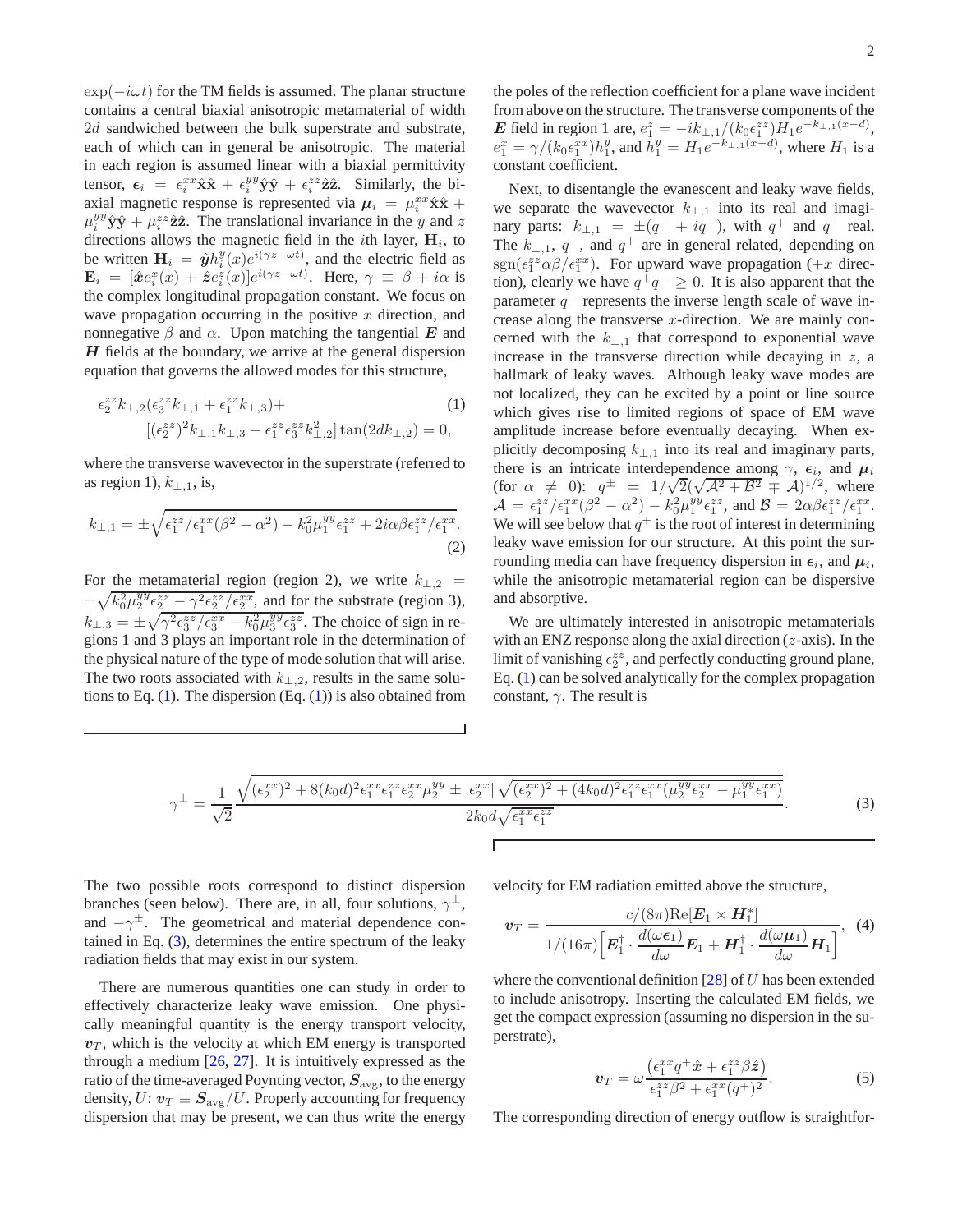

<span id="page-2-1"></span>FIG. 1: (Color online). The real  $(\beta)$  and imaginary  $(\alpha)$  parts of the complex propagation constant  $\gamma^+$ , normalized by the vacuum wavevector  $k_0$  at  $f = 280 \text{ THz } (\mu_2^{yy} = 1)$ . The figures (a) and (c) are 3D global views depicting  $\alpha$  and  $\beta$  as functions of  $\epsilon_2^{xx}$  and the thickness parameter  $d$ . Figures (b) and (d) represent the normalized  $β$  and  $α$ , respectively, as functions of  $ε_2^{xx}$  and for  $d = 0.01 \mu m$  (solid curve),  $d = 0.05$  µm (dotted curve), and  $d = 0.1$  µm (dashed curve).

wardly extracted from the vector directionality in Eq. [\(5\)](#page-1-2),

<span id="page-2-0"></span>
$$
\varphi = \tan^{-1}\left(\frac{\epsilon_1^{xx}q^+}{\epsilon_1^{zz}\beta}\right),\tag{6}
$$

which holds in the case of loss and frequency dispersion in the metamaterial. It is evident that Eq. [\(6\)](#page-2-0) satisfies  $\varphi \to 0$ as  $\alpha \rightarrow 0$ , corresponding to the disappearance of the radiation cone and possible emergence of guided waves. In this limit,  $v_T = \hat{z}\omega/\beta$ , which corresponds to the expected phase velocity, or velocity at which plane wavefronts travel along the z-direction. There is also angular symmetry, where  $\varphi(\epsilon_2^{xx}) \to \varphi(-\epsilon_2^{xx})$ , when  $\mu_2^{yy} \to -\mu_2^{yy}$ . For high refractive index media ( $\epsilon_2^{xx}$  or  $\mu_2^{yy} \to \infty$ ), we moreover recover the expected result that  $\varphi$  tends toward broadside ( $\varphi = 0$ ).

Leaky wave emission from an anisotropic metamaterial in vacuum is characterized in Figs. [1](#page-2-1) (a) and (c), where 3-D views of the normalized  $\beta$  (Re[ $\gamma^+$ ]), and  $\alpha$  (Im[ $\gamma^+$ ]), are shown as functions of the transverse dielectric response,  $\epsilon_2^{xx}$ , and thickness parameter, d (the width  $= 2d$ ). In Fig. [1](#page-2-1) (b) and (d), 2D slices depict the normalized  $\beta$  and  $\alpha$  as functions of  $\epsilon_2^{xx}$ . Only the positive root,  $\gamma^+$ , is shown, corresponding to the leaky wave case of interest, with  $\alpha \geq 0$ . The slight kinks in the curves (see Fig.  $1(b)$  $1(b)$ ) are at points where the  $\gamma$ <sup>-</sup> solutions would emerge (for  $\alpha$  < 0). Both panels on the left clearly demonstrate how  $\beta$  rises considerably with increasing  $|\epsilon_2^{xx}|$ . For subwavelength widths  $(k_0d \ll 1)$ , and to lowest order, the propagation constant varies linearly in  $\epsilon_2^{xx}$ , as  $\beta/k_0 \approx \epsilon_2^{xx}/(2k_0d\sqrt{\epsilon_1^{xx}\epsilon_1^{zz}})$ . As the dielectric response  $\epsilon_2^{xx}$  vanishes, corresponding to an isotropic ENZ slab, we see from the figures (and Eq. [\(3\)](#page-1-1)) that  $\beta \to 0$  (long wavelength limit), and emission is subsequently perpendicular to



<span id="page-2-2"></span>FIG. 2: (Color online) Leaky wave launch angle,  $\varphi$ , as a function of permittivity,  $\epsilon_2^{xx}$  (Figs. (a) and (b)) for eight different thicknesses in succession, starting with  $d = 1 \mu m$  (dotted orange curve), and subsequent values of  $d$  (in  $\mu$ m), equaling  $1/5$ ,  $1/10$ ,  $1/20$ ,  $1/30$ ,  $1/40$ ,  $1/50$ , and  $1/60$ . Other parameters are as in Fig. [1.](#page-2-1) In (c) the emission angle is shown as a function of frequency for the same thicknesses in (a) and (b). In (d), the effects of geometrical variation are presented for  $\epsilon_2^{xx}$  = 0.001, 0.01, 0.05, 0.2, 0.4, 0.6, and 0.8. The curves with larger overall  $\varphi$  correspond to smaller  $\epsilon_2^{xx}$  in succession.

the interface (see below). It is also interesting that the important parameter  $\alpha$  characterizing leaky waves rapidly increases from zero at  $\epsilon_2^{xx} = 0$  and peaks at differing values, depending on the width of the emitting structure (Figs. [1](#page-2-1) (c) and (d)), until eventually returning to zero at the two points,  $\epsilon_2^{xx} = 4[-2(k_0 d)^2 \pm \sqrt{(k_0 d)^2 + 4(k_0 d)^4}]$ . This illustrates that  $\alpha$  is spread over a greater range of  $\epsilon_2^{xx}$  for larger widths, but as previously discussed in conjunction with Fig. [1,](#page-2-1)  $\alpha$  simultaneously suffers a dramatic reduction. For small  $d/\lambda$ , the extremum of Eq. [\(3\)](#page-1-1), reveals that the strength of the  $\alpha$  peaks,  $\alpha_{\text{max}}$ , are given by  $\alpha_{\text{max}} \approx 1/2 \pm k_0 d$ .

Next, in Fig. [2,](#page-2-2) we show the angle,  $\varphi$ , which defines the radiation cone from the surface of the metamaterial structure, as functions of both  $\epsilon_2^{xx}$ , frequency, and thickness parameter d. In panel (a), the variation in  $\varphi$  is shown over a broad range of  $\epsilon_2^{xx}$  for nonmagnetic media ( $\mu_2^{yy} = 1$ ), while panel (b) is for a metamaterial with vanishing  $\mu_2^{yy}$ , representative of a type of matched impedance [\[5](#page-3-4)]. The eight curves in Fig. [2](#page-2-2) (a) and (b) represent different widths, identified in the caption. We see that for  $\epsilon_2^{xx} \to 0$ , we recover the isotropic result of nearly normal emission ( $\varphi \approx 90^{\circ}$ ), discussed and demonstrated in the millimeter regime [\[6\]](#page-3-5). This behavior can be understood in our system, at least qualitatively, from a geometrical optics perspective and a generalization of Snell's Law for bianisotropic media [\[29\]](#page-3-27). When the magnetic response vanishes (Fig. [2](#page-2-2) (b)), the emission angle becomes symmetric with respect to  $\epsilon_2^{xx}$ , dropping from  $\varphi = \pi/2$  for zero  $\epsilon_2^{xx}$ , to broadside ( $\varphi = 0$ ) when  $\epsilon_2^{xx} = \pm 4k_0 d$ . Thus thinner widths result in more rapid beam variation as a function of  $\epsilon_2^{xx}$ . In Fig.  $2(c)$  $2(c)$  we show how the emission angle varies as a function of frequency, with the transverse response obeying the